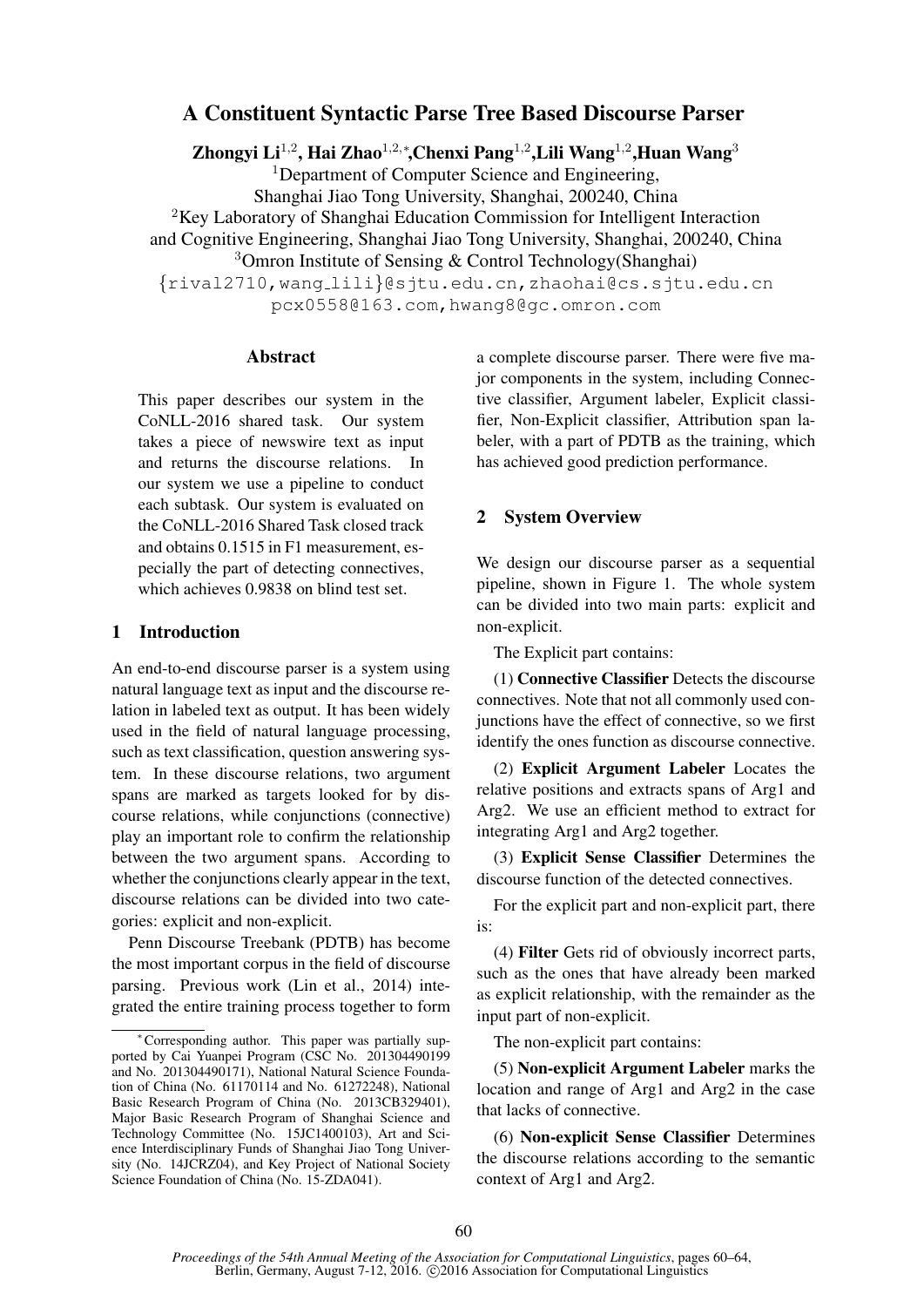#### 3 System Components

Our system consists of six parts, and the general workflow refers to the shallow discourse parser based on the constituent parse tree (Chen et al., 2015). Feature extraction for training follows previous works (Kong et al., 2014; Lin et al., 2014; Pitler et al., 2009; Pitler and Nenkova, 2009).

We deduce each sentence into a constituent parse tree. Relative information is extracted from these constituent parse trees to train models and predict discourse relations.



Figure 1: System overview

#### 3.1 Explicit parser

## 3.1.1 Connective Classifier

In PDTB, there are 100 species of discourse connective, but not all conjunctions in the form of these 100 kinds of connective in the text are necessarily discourse relation. Thus, at first, we find out all connectives appearing in the text by scanning

each constituent parse tree, then use the connective classifier to determine whether each connective functions as discourse connective.

The features in connective classifier are as follows.

(1) ConnPos The category of the tree node which covers the whole connective.

(2) PrevConn The previous word of the connective and the connective itself.

(3) PrevPos The category of the previous word of the connective.

(4) PrevPosConnPos The category of previous word and category of the connective.

(5) ConnNext The connective itself and the next word of the connective.

(6) NextPos The category of the next word of the connective.

(7) ConnPosNextPos The category of the connective itself and category of the next word.

After extracting the mentioned feature for each connective, we annotate it as 1 or 0 according to whether this word in PDTB functions as discourse connective. (Jia et al., 2013; Zhao and Kit, 2008) showed maximum entropy classifier performed well in relative tasks, so we apply it to our classification problem∗ . According to official evaluation, F1 score of this part in our system is 0.9905 on the dev set and 0.9838 on the blind test set, comparing to 0.9514 and 0.9186, the best result of CoNLL-2015. The detailed results are shown in Table 1.

| set   | P      | R      | F      |
|-------|--------|--------|--------|
| dev   | 0.9971 | 0.9840 | 0.9905 |
| test  | 0.9967 | 0.9819 | 0.9892 |
| blind | 0.9856 | 0.9821 | 0.9838 |

Table 1: Official scores of connective classifier

From the comparison, we can learn that

(1)From the constituent parse tree we build, we can extract connective features precisely.

(2)We use a straightforward way build our classifier. Comparing to previous works, our features and model are much more intuitively, and finally get even better result.

(3)There are different ways to process text, and our work shows that using constituent parse tree is a proper method in this task or similar ones.

MaxEnt classifier of OpenNLP, an open-source toolkit. See http://opennlp.apache.org/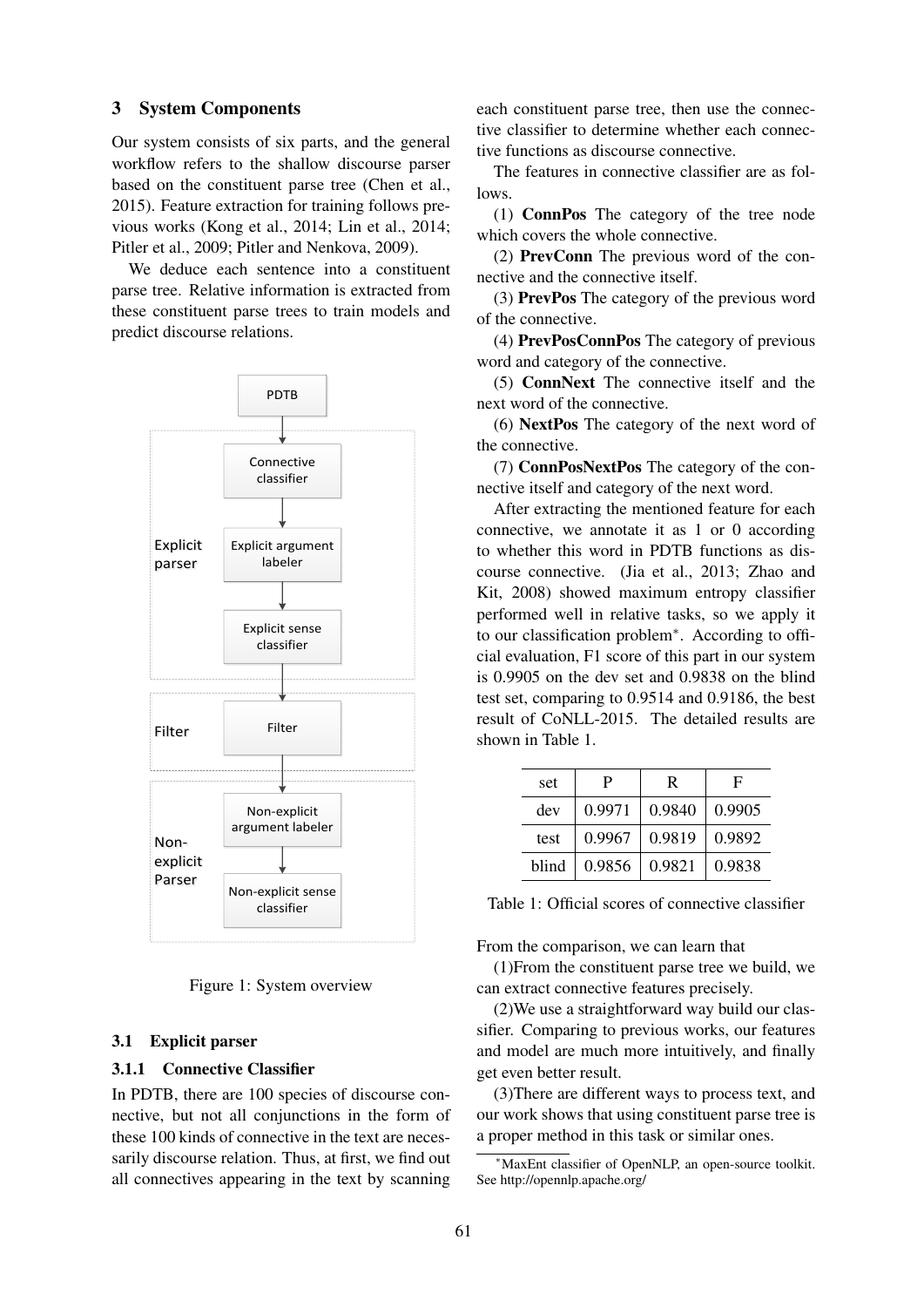### 3.1.2 Argument labeler

In this part, we use interval mapping based on constituent parse tree and the extracting method proposed by (Kong et al., 2014). When training, in constituent parse tree, we start with the node of connective, and ended with the root node. Along the path, left and right sibling of each node have become the candidate member of the Argument. Given that some part of the explicit discourse relation used previous sentence (PS) as Arg1, we use the a efficient method (Kong et al., 2014), which is to treat the sentence previous to the one contained discourse connective as the candidate of Arg1. Later, we compare these candidates with PDTB, and label them as Arg1 and Arg2 or null, according to their uses in PDTB, of which null means that the candidate doesn't have the function of Arg1 or Arg2. By this means, we obtain satisfying effect of argument labeling.

The features were as follows:

(1) ConStr Prototype of connective in the text.

(2) ConLStr Lowercase of connective.

(3) ConCat Part of speech of connective.

(4) ConLSib Left sibling number of connective. (5) ConLSib Right sibling number of connec-

tive. (6) CandiCtx Candidate's category, category of parent node, category of left sibling, and category of right sibling.

(7) ConCandiPath Category of each node from the Candi to root node along the tree.

(8) ConCandiPosition The relative position between Candi and connective (left or right).

(9) ConCandiPathLSib Whether the left sibling number of the Candi is bigger than one.

### 3.1.3 Explicit Sense Classifier

In this part, we combine the feature of Lin's experiment with the feature of Pilter's, particularly as follows,  $(1)$  C prototype  $(2)$  C POS  $(3)$  prev+C (4) category of parent (5) category of left sibling (6) category of right sibling.

| set  | P                                      | R                              | F      |
|------|----------------------------------------|--------------------------------|--------|
| dev  |                                        | $0.4082 \mid 0.4219$           | 0.4149 |
| test |                                        | $0.3226$   $0.3275$   $0.3251$ |        |
|      | blind   $0.2527$   $0.2536$   $0.2531$ |                                |        |

Table 2: Official scores of explicit sense classifier

The detailed results are shown in Table 2. The results are also better than the best ones of CoNLL-2015, which were 0.3861 on the dev set and 0.2394 on the blind test set.

#### 3.2 Filter

After identifying all explicit discourse relation connectives, and before non-explicit parser, we need to filter the training set. There are two cases for this filtering. (1) If one sentence, is labelled as Arg1 of some explicit discourse in previous step, then the related two sentences will not be considered by the following non-explicit parser. (2) In the original text, if two adjacent sentences are located between the last sentence of the previous paragraph and the first sentence of the next paragraph respectively, then these two sentences will not be considered, either.

## 3.3 Non-Explicit Parser

After explicit parser and filtering above, we take the rest part as input into non-explicit parser, for finding all the non-explicit discourse relations. In PDTB, there are three kinds of non-explicit discourse relations, which are Implicit, AltLex and EntRel. We notice that there is only 2.94% of AltLex. Besides, according to official evaluation criteria, we need to detect only 15 senses of the part of implicit. According to (Chen et al., 2015), we integrate EntRel together with implicit as a special sense for training and predicting.

## 3.3.1 Non-explicit Argument Labeler

In this part, we simply take the rest adjacent sentences which have been filtered as the argument span of non-explicit.

#### 3.3.2 Non-explicit Sense Classifier

We perform sentence classification as mentioned above, practicing EntRel as a special sense of implicit, and ignored the senses which have few frequency of occurrences in PDTB. According to the previous works, the lost connective plays an important role in senses. Generally, connective appears at the beginning of the second sentence. According to this assumption, we use the following features.

- (1) Arg1Last The last word of Arg1.
- (2) Arg1First The first word of Arg1.
- (3) Arg2Last The last word of Arg2.
- (4) Arg2Last The first word of Arg2.
- (5) FirstS The first word of Arg1 and Arg2.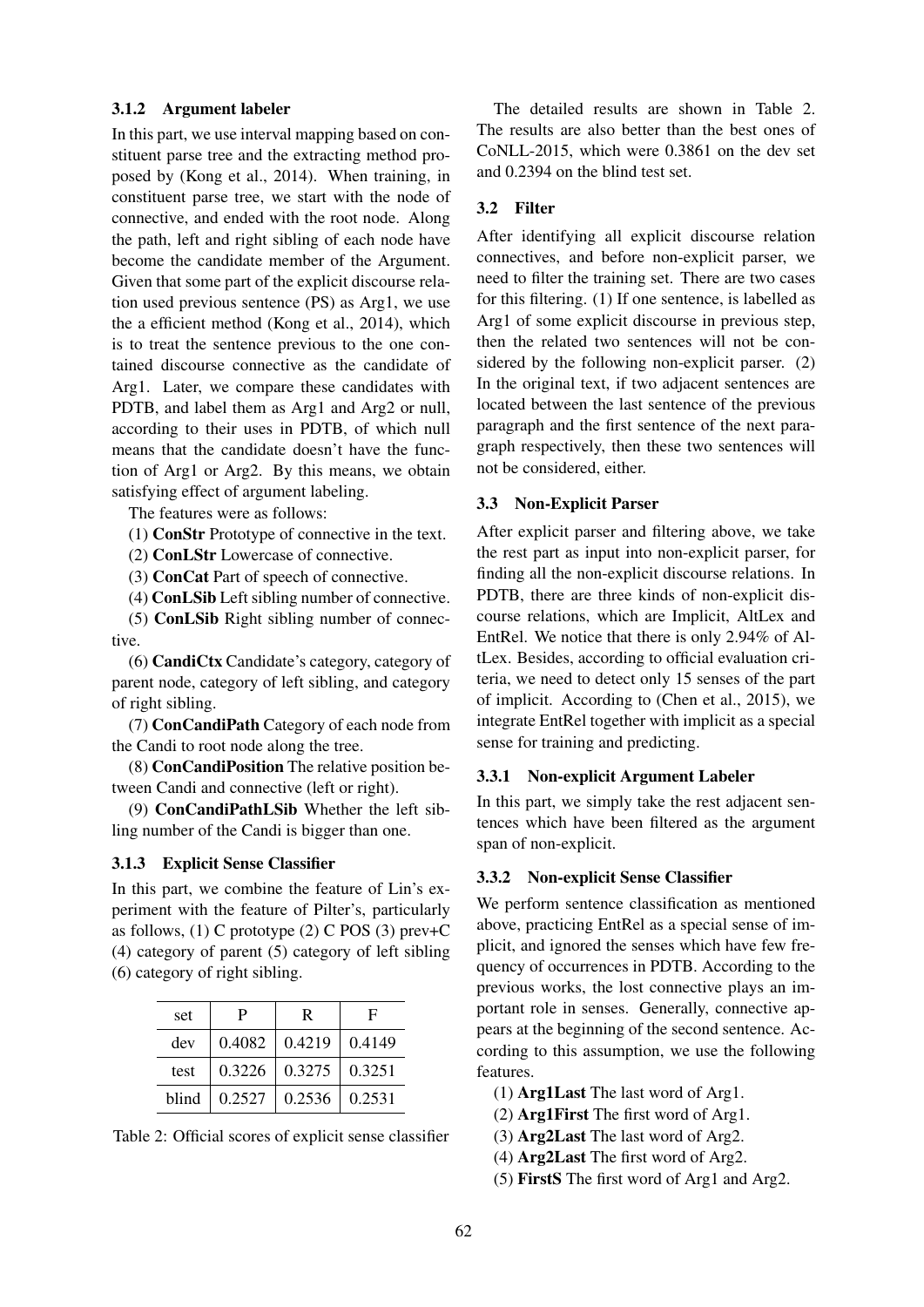- (6) LastS The last word of Arg1 and Arg2.
- (7) Arg1First3 The first three words of Arg1.
- (8) Arg1First3 The first three words of Arg2.
- (9) Arg1Last3 The last three words of Arg1.

### 4 Results of Experiments

Our system is trained on the training set and evaluated on test set provided in the CoNLL-2016 Shared Task. We train our model of detecting connectives, extracting arguments of explicit part, predicting sense of connectives and predicting sense of non-explicit part, respectively.

The results of the official evaluation are shown in the Table 3, 4 and 5. From the result, we can learn that

(1) The part of connective detection and classification achieve great performances.

(2) The results of the sampled part are good, while there is still some gap between our system and the best one on the explicit and non-explicit part.

|                            | P      | R      | Е      |
|----------------------------|--------|--------|--------|
| <b>Explicit Connective</b> | 0.9971 | 0.9840 | 0.9905 |
| Extract Arg1               | 0.6128 | 0.5688 | 0.5900 |
| Extract Arg2               | 0.7173 | 0.6658 | 0.6906 |
| Extract Arg1&Arg2          | 0.4840 | 0.4493 | 0.4660 |
| Parser                     | 0.2778 | 0.3033 | 0.2900 |

Table 3: Official scores on dev set

|                            | P      | R      | Е      |
|----------------------------|--------|--------|--------|
| <b>Explicit Connective</b> | 0.9967 | 0.9819 | 0.9892 |
| Extract Arg1               | 0.5529 | 0.4988 | 0.5245 |
| Extract Arg2               | 0.6674 | 0.6021 | 0.6331 |
| Extract Arg1&Arg2          | 0.4033 | 0.3639 | 0.3826 |
| Parser                     | 0.2013 | 0.2233 | 0.2117 |

|                            | P      | R      | F      |
|----------------------------|--------|--------|--------|
| <b>Explicit Connective</b> | 0.9856 | 0.9821 | 0.9838 |
| Extract Arg1               | 0.5252 | 0.3501 | 0.4201 |
| Extract Arg2               | 0.6675 | 0.4449 | 0.5339 |
| Extract Arg1&Arg2          | 0.3615 | 0.2409 | 0.2891 |
| Parser                     | 0.1262 | 0.1894 | 0.1515 |

Table 5: Official scores on blind test set

# 5 Conclusion

In this paper, we present a complete discourse parser. Based on these previous works and through continuous improvement, our system has achieved good results. According to the official evaluation of CoNLL-2016 Shared Task closed track, our system gets 0.9905 in F1-measure on explicit connective classifier, and finally achieves 0.1515 in F1 measure on the official blind test.

#### References

- Changge Chen, Peilu Wang, and Hai Zhao. 2015. Shallow discourse parsing using constituent parsing tree. In *Proceedings of the Nineteenth Conference on Computational Natural Language Learning - Shared Task*, pages 37–41, Beijing, China, July. Association for Computational Linguistics.
- Zhongye Jia, Peilu Wang, and Hai Zhao. 2013. Grammatical error correction as multiclass classification with single model. In *Seventeenth Conference on Computational Natural Language Learning: Shared Task*, pages 74–81, Sofia, Bulgaria, August.
- Fang Kong, Hwee Tou Ng, and Guodong Zhou. 2014. A constituent-based approach to argument labeling with joint inference in discourse parsing. In *Proceedings of the 2014 Conference on Empirical Methods in Natural Language rocessing*, pages 68–77, Doha, Qatar, October.
- Fang Kong, Sheng Li, and Guodong Zhou. 2015. The sonlp-dp system in the conll-2015 shared task. In *Proceedings of the Nineteenth Conference on Computational Natural Language Learning - Shared Task*, pages 32–36, Beijing, China, July. Association for Computational Linguistics.
- Ziheng Lin, Hwee Tou Ng, and Min-Yen Kan. 2014. A pdtb-styled end-to-end discourse parser. *Natural Language Engineering*, pages 151–184, April.
- Emily Pitler and Ani Nenkova. 2009. Using syntax to disambiguate explicit discourse connectives in text. *Proceedings of the Joint Conference of the 47th Annual Meeting of the ACL and the 4th International Joint Conference on Natural Language Processing of the AFNLP*, pages 13–16, August.
- Emily Pitler, Annie Louis, and Ani Nenkova. 2009. Automatic sense prediction for implicit discourse relations in text. *Proceedings of the Joint Conference of the 47th Annual Meeting of the ACL and the 4th International Joint Conference on Natural Language Processing of the AFNLP*, pages 683–691, August.